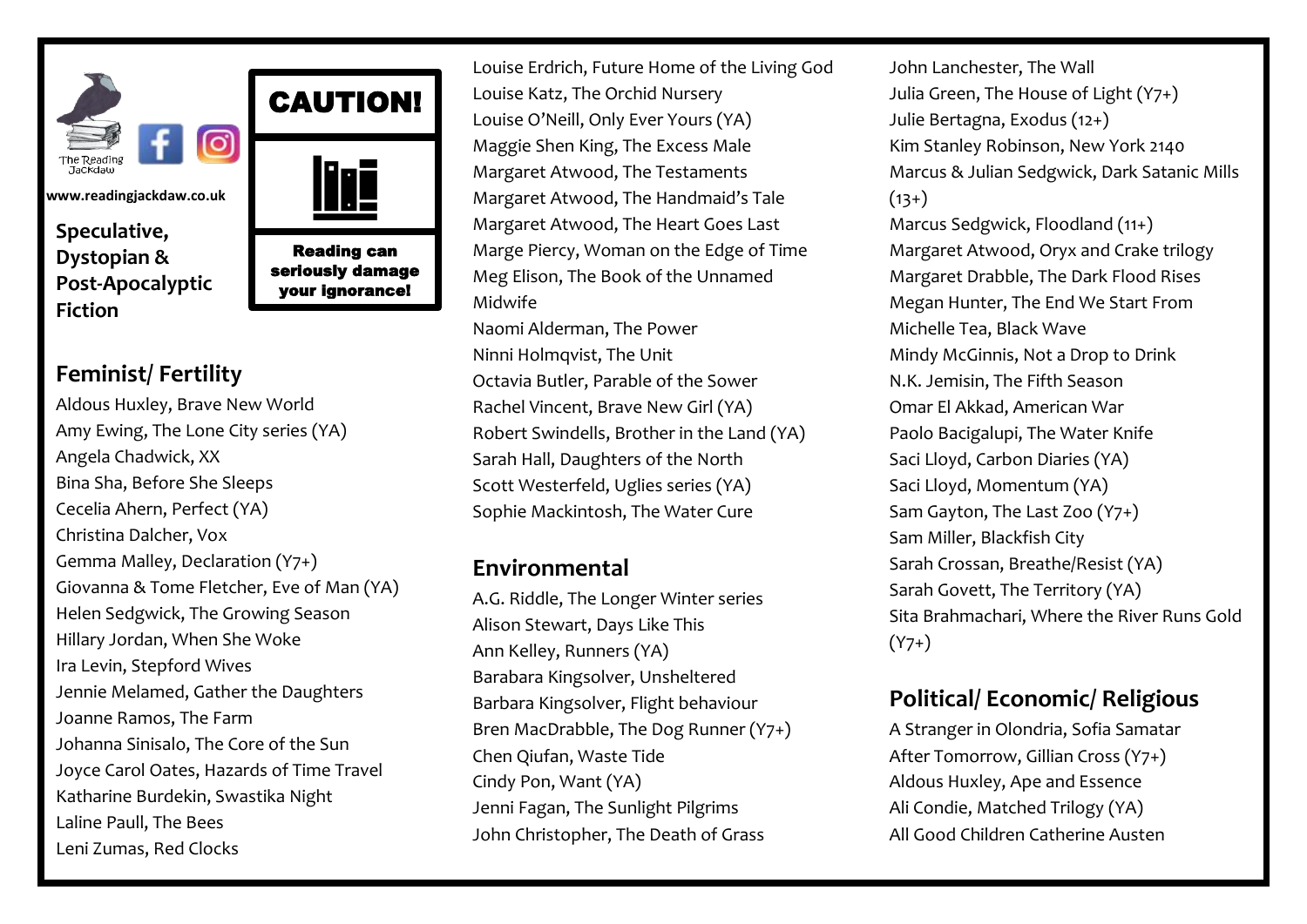Ayn Rand, Atlas Shrugged Catherine Fisher, Incarceron (YA) Colin Mayo, Blame (13+) David Eggers, The Parade Frances Hardinge, A Face Like Glass (YA) George Orwell, 1984 H.G.Wells, The Sleeper Awakes Helen Phillips, The Beautiful Bureaucrat Iain Pears, Arcadia James Tiptree, The Girl Who Was Plugged In Jeanne duPrau, The City of Ember (YA) Jenny Lynne, Above the Sky (YA) KIrsty Applebaum, The Middler (Y7+) Koushun Takami, Battle Royale Kristen Simmons, Article 5 (YA) Laline Paull, The Bees Lionel Shriver, The Mandibles: A family 2029- 2047 Malcolm Bradbury, Fahrenheit 451 Malorie Blackman, Noble Conflict (14+) Marie Lu, Legend Trilogy (YA) Nancy Farmer, House of Scorpion (YA) Philip K. Dick, Do Androids Dream of Electric Rachel Caine, The Great Library series (YA) Richard Bachman, The Running Man Samira Ahmed, Internment (YA) Sarah Mussi, Riot (YA) Scott Sigler, The Generations Sinclair Lewis, It Can't Happen Here Stephen King, The Stand Suzanne Collins The Hunger Games (YA)

Terry Yeri, Slated (YA) Veronica Roth, Divergent Trilogy (YA) Yevgeny Zamyatin, We

#### **Race/ Class/ Colour**

Chris Wooding, Pale (11+) Claire Coleman, Terra Nullius July's People, Nadine Gordimer Kiera Cass, The Selection series (YA) Malorie Blackman, Noughts and Crosses (12+) Tochi Onyebuchi, Riot Baby Victoria Aveyard, Red Queen

## **Population/ Immortality**

Harry Harrison, Make Room! Make Room! Margaret Peterson Haddix, Shadow Children series (YA) Neal Shusterman, Unwind Trilogy (YA) Rachel Heng, Suicide Club

### **Medical/ Science/ Technology**

Adrian Barnes, Nod Aldous Huxley, Brave New World Annalee Newitz, Autonomous Ayn Rand, Anthem Dan Wells, Mirador series David Eggers, The Circle Emily Suvada This Mortal Coil (YA) Frederik Pohl The Heechee Saga Kazuo Ishiguro Never Let me Go

Kurt Vonnegut, Player Piano Lauren DeStafano Wither (YA) Lauren Oliver, Delirium (YA) M T Anderson, Feed (YA) Michael Crichton The Andromeda Strain Nalo Hopkinson, Brown Girl in the Ring Neal Shusterman, Scythe (YA) Ninni Holmqvist The Unit O.T. Nelson, The Girl Who Owned a City (YA) Olivia A. Cole, Panther in the Hive Paolo Bacigalupi, The Windup Girl Patrick Ness, More Than This (YA)

# **Post-Apocalyptic**

Angela Carter, Heroes and Villains B.R. Collins Gamerunner (12+) Bonnie S Calhoun, Stone Braide Chronicles (YA) Carrie Ryan, The Forest of Hands and Teeth (YA) Charlie Higson, The Enemy (11+) Cormac McCarthy, The Road Deon Meyer, Fever Dimitri Glukhovskii, Metro 2033 Doris Lessing, Memoirs of a Survivor Emily St John Mandel, Station Eleven Emma Clayton, The Roar (YA) George Stewart, Earth Abides Hugh Howley, Wool M T Anderson Feed (YA) J G Ballard, The Drowned World